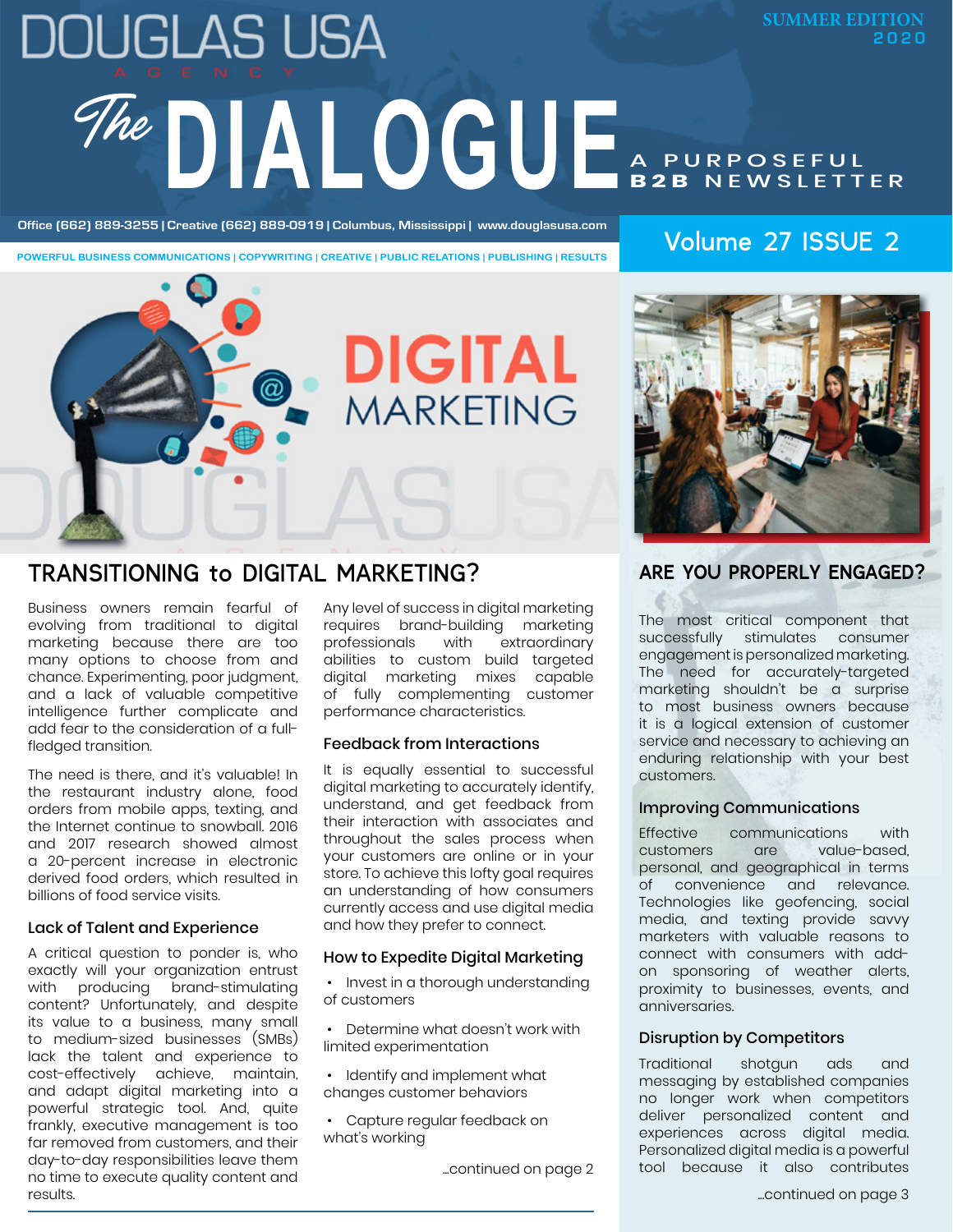### MOTIVATIONAL DISCOVERY **The ability of the ability to scale**

It is an accepted fact in B2B and B2C circles that knowing customers is a necessary strategy to succeed, and a failure to improve customer intelligence lessens a retailer's ability to fend off competitors. Unfortunately, research over the past few years shows that fewer than half of retail businesses can accurately describe their customers in enough detail to understand their current purchase motivation and predict future purchases.

#### Stimulating More Interactions

Personalization is a complex process that stimulates more interactions and extends the length and value of each episode. For businesses to actively and successfully compete, they must possess an accurate history of preferences, buying habits, and interests. The ongoing failure of customer identification programs causes companies to lack essential characteristics and data that are necessary to know their customers and connect with preferred audiences and their specific needs and wants. This lack of transparency is especially



detrimental because all too often, online transactional information is limited to the capture of email, IP addresses, and logins to identify customers.

For personalization to succeed, business owners must profile customers from all interactions, inquiries, and purchases. Customer profiling to this degree may sound like a daunting exercise, but it affords better results, greater

Mai

and leverage what's known, applicable, and beneficial beyond the scope of the unpredictable and elusive social media.

#### Anticipated Purchases

Detailed and focused customer information enables B2B and B2C businesses to anticipate purchases from captured buying, browsing, and lifestyle determinations. This knowledge is a valuable business tool that simultaneously improves customer<br>satisfaction. attracts new and satisfaction, attracts new multiplied interactions, and increases revenues.

To get started, DOUGLAS USA recommends a scalable and flexible<br>onboarding plan that enables onboarding business owners to get personal with customers without overreaching privacy concerns. Flexibility provides a dynamic framework to adapt and<br>make educated adjustments to make educated marketing that maximize relationships and revenues. Most importantly, businesses must capture beyond what is already known while being careful not to trespass into too personal discovery.

...continued on page 3

#### TRANSITIONING to DIGITAL MARKETING? ...continued from page 1

Forum

A reasonable starting point is by beginning with customer-centric solutions, analysis, and adaptation to performancebased alternatives that deliver maximum value sooner from your investment.



By determining how much digital marketing improves sales and revenues is the only way to gauge the success of the transition from traditional to digital marketing.

#### Marketing as a Revenue Generator

The DOUGLAS USA Agency is confident of this truth because any degree of marketing that doesn't pay for itself is a cost that shouldn't be tolerated or expensed.

Only when marketing pays a dividend beyond its cost is the number one way to know that an investment in marketing is working and producing results, and businesses shouldn't settle for anything else. The DOUGLAS USA Agency never has and never will. The quality of our work is our bond. No contract required even for a decade of uninterrupted, month-to-month projects. And, we have the references to prove it.

We look forward to your call and hope to hear from you soon.